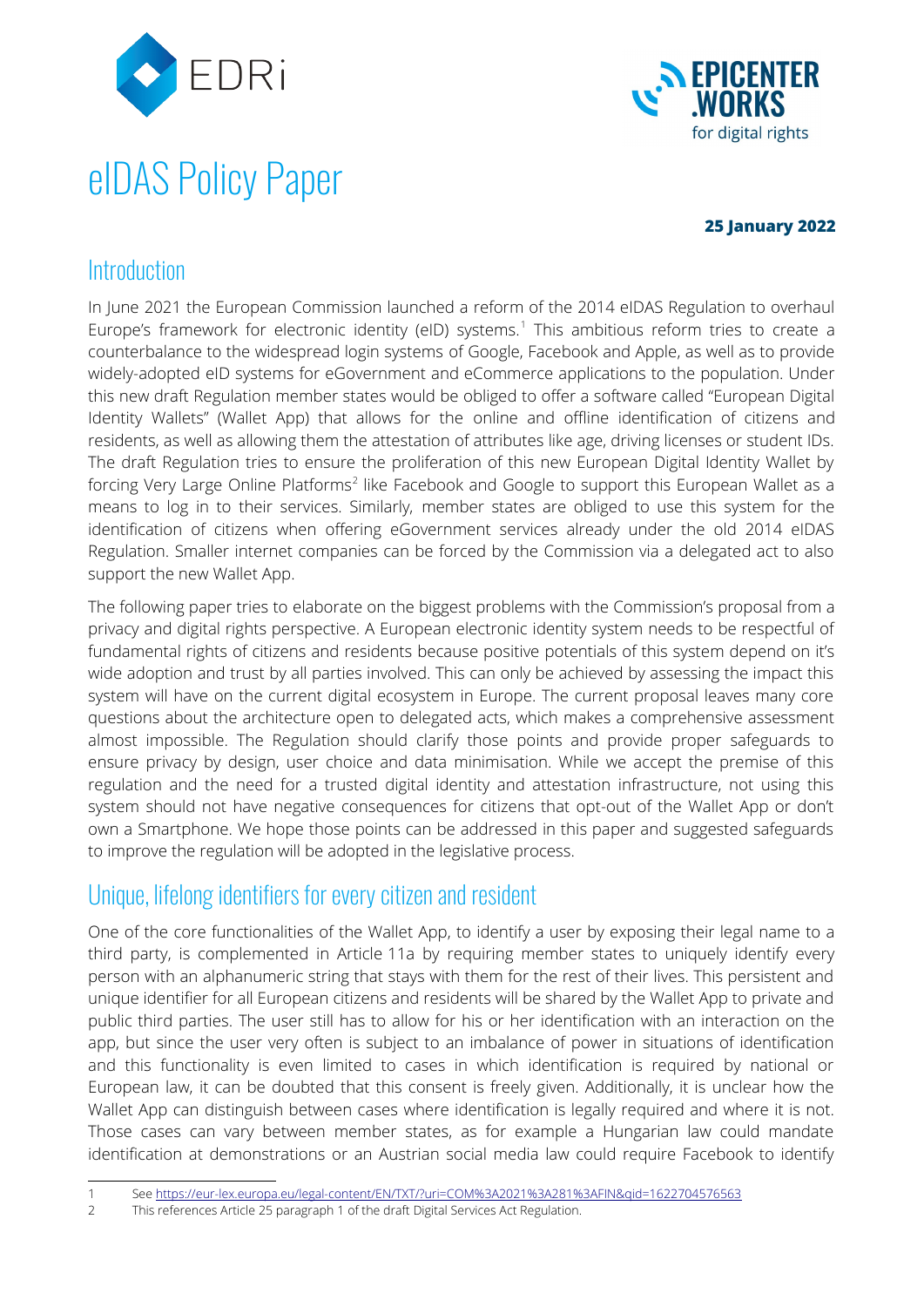their users. Generally speaking, Facebook and other companies are only waiting to add such an official unique, lifelong identifier to their users' identities and will find a way to trick users into doing so. To prevent these unique, lifelong identifiers from massively helping to further increase the data-driven power of Facebook and others, they should not be created in the first place.

#### **Suggested Solution**

Deletion of Article 11a.

## Proliferation of government-issued identity information and online behaviour

According to Article 6b paragraph 1 of the draft Regulation, relying parties (companies wanting their customers to use the Wallet App to identify or prove certain attributes) can request access to the European system in any member state where they are based and get a blank check to gain access for the whole EU. This allows for forum shopping as any company can pick the administration within the EU that is most favourable to them. A relying party could be any company that wants to gain access to identity information or attributes in the Wallet. The Regulation is imprecise on how exactly this verification procedure of a relying party in a member state would work. According to Article 6b paragraph 4 the Commission, via a delegated act, will decide six months after the Regulation has entered into force how this important check will happen. The Regulation offers no mechanism on how to revoke the access of a relying party from the eIDAS system. Based on the last sentence of paragraph 1 it is even unclear if the stated purpose of the processing of identity information can be considered sufficient grounds for rejecting an application.

The national eIDAS regulators are responsible for verifying that the relying party adheres to the Regulation. In the case of Ireland this is the Department of the Environment, Climate and Communications, which is not an independent regulator. The Irish Data Protection Authority is notoriously undermining European data protection law, and this risk may persist under the proposed system in eIDAS if the competent authority is not independent and accountable. The setup of the new eIDAS framework is not just falling short of the necessary safeguards for an environment that we can trust with our identity information, it is also actively repeating mistakes of the enforcement of past EU legislation, which will invite abuse of the new system by known actors.

Right now Google and other Big Tech companies that rely on targeted advertising in their business model track almost every step of our online behaviour and already profile every aspect of our lives. One of the last things they do not know with certainty in many cases is our legal name. By providing cheap and mostly unregulated access to government-certified identity information and even forcing Very Large Online Platforms to offer the Wallet App as a login method, the EU is offering on a silver plate what it should protect.

We see a high risk in the proliferation of government-certified identity information in the fields of targeted advertising, banking and financial scoring, as well as eCommerce and media. The existing shortcomings in GDPR enforcement, like prohibition of tying and pay-or-consent schemes, will amplify this problem. The eIDAS Regulation should codify proper safeguards against the misuse of identity information in the existing ecosystem it tries to address.

#### **Suggested Solutions**

In our view, the Regulation needs to be improved with safeguards against the misuse of the Wallet App by relying parties.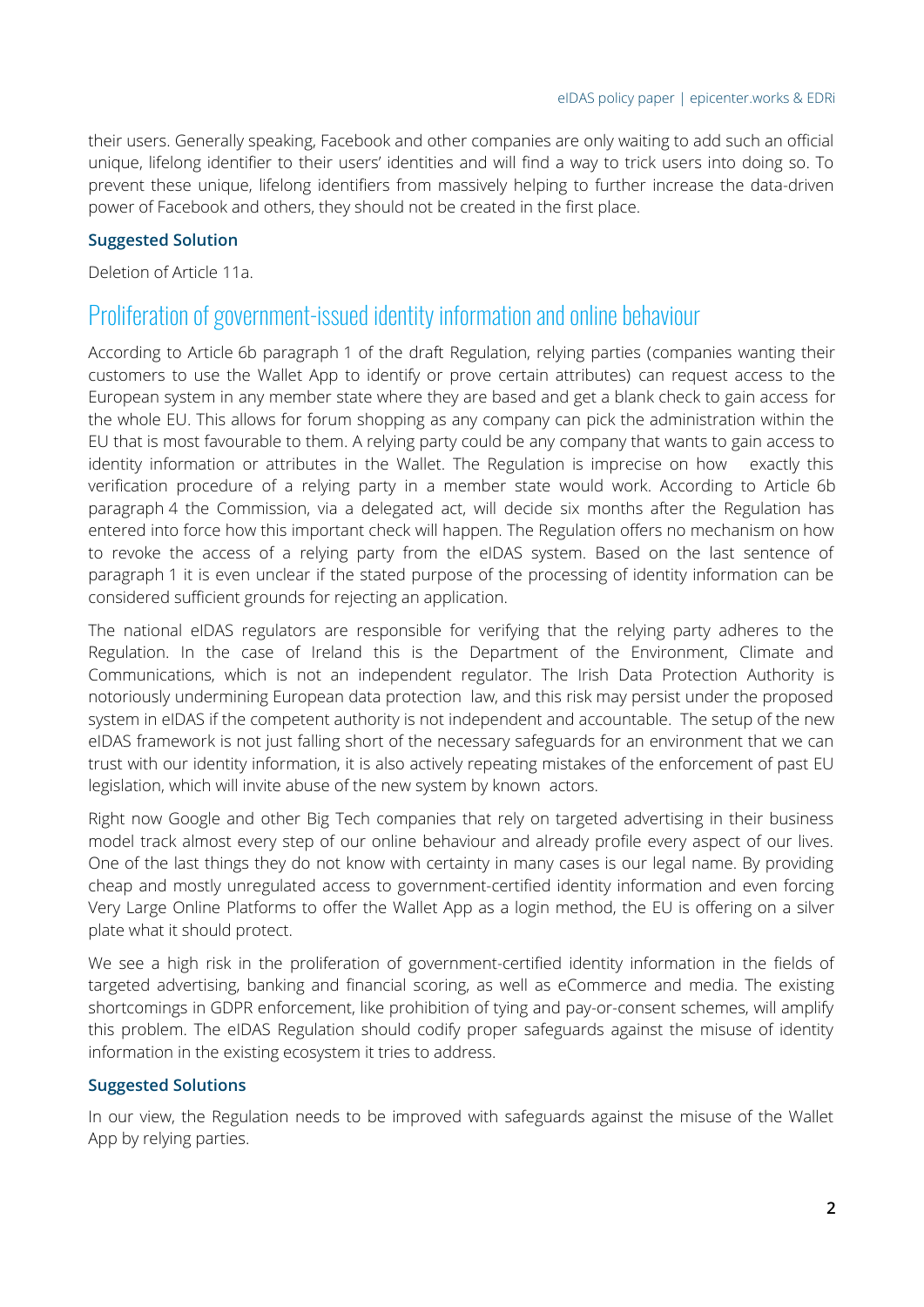In light of this requirement, Article 6b needs to be amended as follows:

Relying parties should be obliged to register the concrete use case for which they want to rely on the Wallet App with the eIDAS regulator of their country that ex-ante checks it against a black- and whitelist of use cases and can also require a data protection impact assessment. Such an authorisation by one eIDAS regulator should be able to be challenged with the eIDAS regulator from another country by consumer protection and data protection organisations with the potential outcome of this use case being prohibited in that country. Examples for use cases on the blacklist are advertising, financial scoring and real name policies on social media platforms. In cases where the data protection impact assessment concluded with a high risk for the data subjects, the eIDAS regulator should be empowered to add this use case to the blacklist.

# Central surveillance of every identity and attribute verification

The Wallet App aims to replace existing means of verifying identity, age and other attributes. This new system should not be worse for privacy and data protection than existing means it seeks to replace. We acknowledge that in the case of age verification a user no longer needs to hand over an ID card containing more information than necessary (name, date of birth, issuing country), which solves a specific problem. However, the proposal contains the real danger of central surveillance of every online and offline identification and attribute verification process with the Wallet App. Similar to the EU Digital Covid Certificate, the Commission would have in the proposed Regulation the power to unilaterally decide on important architectural questions via delegated act at a later stage, instead of detailing the principles of privacy by design in the legislation. We encourage the co-legislators to detail data protection, privacy and cybersecurity safeguards directly in the legislation instead of leaving it this power to the European Commission. The unobservability of all identification and attribute verification processes that are handled by the Wallet App needs to be a safeguard in the Regulation. After we raised this point during the EU Digital Covid certificate discussions<sup>[3](#page-2-1)</sup>, such a safeguard was added .<sup>[4](#page-2-3)</sup>

<span id="page-2-4"></span><span id="page-2-2"></span><span id="page-2-0"></span>There are existing self-sovereign eID systems that operate on a zero-knowledge and unlinkability paradigm, which prevents by design any centralised observation of the identification or authorisation processes. Technologies such as did:peer, DIDComm, OpenID Connect SIOP, and BBS+ Signatures [5](#page-2-5) can be used to build privacy-preserving digital infrastructure in a way that enables the establishment and exchange of identities and attributes, without a requirement for centralised actors or blockchains. Such guarantees are missing in the Commission's proposal. The vagueness on many architectural questions of the Wallet App reinforces loopholes in the legal text of Article 6a paragraph 7 that establish a legal basis for the processing of behavioural data on the use of the Wallet App and linking this data with third parties.

The current framework allows a centralised actor to observe on a macroscopic level every identification and attribute verification in the population. For example, the Regulation allows the provider of the Wallet App (governments) to gain information on all logins at Very Large Online Platforms (Facebook, Google), on age verifications for purchasing certain goods (alcohol, tobacco, etc.) online and offline and on services for which the user only qualifies because of a certain attribute that

<span id="page-2-1"></span>[<sup>3</sup>](#page-2-0) See<https://en.epicenter.works/document/3425> and [https://epicenter.works/content/eu-parliament-adopts-the-covid-pass](https://epicenter.works/content/eu-parliament-adopts-the-covid-pass-risks-for-data-protection-and-new-forms-of)[risks-for-data-protection-and-new-forms-of](https://epicenter.works/content/eu-parliament-adopts-the-covid-pass-risks-for-data-protection-and-new-forms-of)

<span id="page-2-3"></span>[<sup>4</sup>](#page-2-2) See Article 4 paragraph 2 of Regulation (EU) 2021/953 and [https://epicenter.works/content/five-reasons-to-claim-victory-on](https://epicenter.works/content/five-reasons-to-claim-victory-on-the-eu-digital-covid-certificate)[the-eu-digital-covid-certificate](https://epicenter.works/content/five-reasons-to-claim-victory-on-the-eu-digital-covid-certificate)

<span id="page-2-5"></span>[<sup>5</sup>](#page-2-4) See<https://identity.foundation/peer-did-method-spec/>,<https://identity.foundation/didcomm-messaging/spec/>, [https://openid.net/specs/openid-connect-self-issued-v2-1\\_0.html](https://openid.net/specs/openid-connect-self-issued-v2-1_0.html) and <https://w3c-ccg.github.io/ldp-bbs2020/>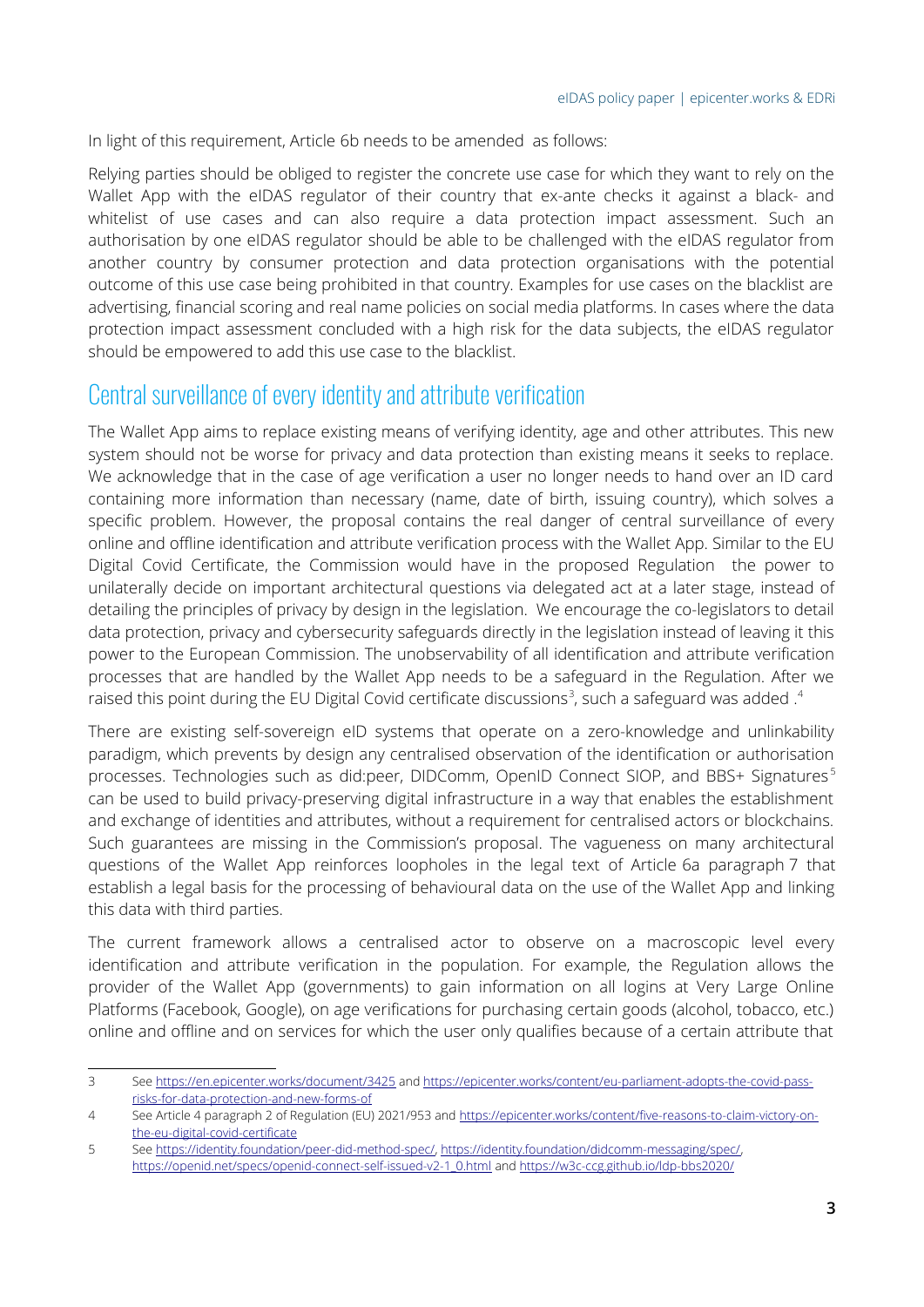has to be verified (disability, age, etc.). Since the Wallet App aims to become ubiquitous and widely adopted in all parts of society, this will only amplify the negative impact the eIDAS proposal would have on privacy and data protection rights.

#### **Suggested Solutions**

Similar to the EU Digital Covid Certificate, the Regulation has to provide for safeguards for privacy by design in the Wallet App. Therefore, we suggest reframing Article 6a (7):

*"The user shall be in full control of the European Digital Identity Wallet. The issuer of the European Digital Identity Wallet shall not collect information about the use of the wallet which are not necessary for the provision of the wallet services, nor shall it combine person identification data and any other personal data stored or relating to the use of the European Digital Identity Wallet with personal data from any other services offered by this issuer or from third-party services which are not necessary for the provision of the wallet services, unless the user has expressly requested it. Personal data eidrelating to the provision of European Digital Identity Wallets shall be kept physically and logically separate from any other data held."*

Additionally, the technological specification of the Wallet App in the legal text needs to ensure that principles of privacy by design are uphold. The Regulation has to guarantee the unobservability of user interactions on the Wallet App in order to protect users from surveillance on how they use the Wallet. These amendments are necessary because delegated acts based on Article 6a paragraph 11 give the Commission the power to define how the Wallet has to work in practice. Delegated acts should be limited to update specifications in light of new technological developments, but design principles that fundamentally define the privacy impact of the technology need to be already enshrined in the Regulation. It is necessary to eliminate the reference to information "necessary for the provision of the wallet services" altogether in order to make sure that a Digital Identity Wallet is implemented in such a way that it does not require such information to function. Existing (self-souvereign) eID schemes demonstrate that such an implementation is possible.

## Biometrics and smartphone security

The security of the Wallet software is certified by audit companies that according to Article 6c are designated by the member states and only made public to the other countries, not the public. The concrete criteria that have to be met by the Wallet software are again only defined six months after the Regulation is established by the Commission via delegated act.

According to Recital 11, the Wallet App could also rely on biometrics to authenticate the users and the same Recital also allows for the storage of authentication information in the cloud. Recital 21 references provisions in the Digital Markets Act that oblige core platform providers such as Google or Apple to allow to be inter-operable with ancillary services such as identification and states that this provision would allow Wallet Apps to gain access to the secure enclave hardware elements which store biometric information like fingerprints and facial recognition patterns on modern smartphones. Depending on the technical implementation this could be extremely troublesome as it could undermine smartphone security and potentially lead to the exposure of biometric information on cloud storages or government controlled Apps. Because all technical details are left to be specified in delegated acts after the law has already been adopted, it is very hard to assess the privacy and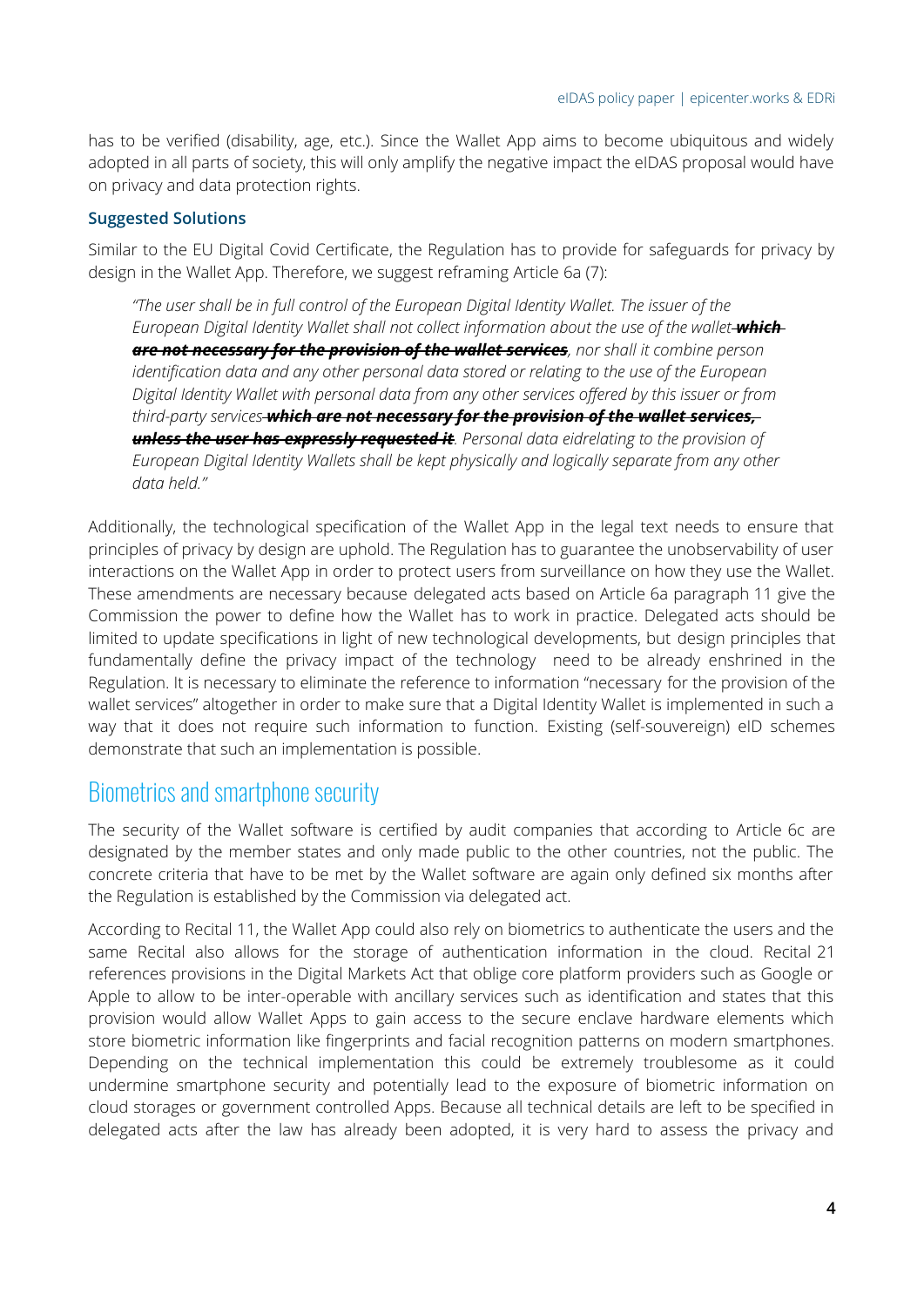security implications of these broad powers given to the providers of Wallet Apps and the draft Regulation opens up high risks in this regard.

Similar to the unknown technical specifications of the Wallet App, the Regulation is additionally turning a blind eye to the vast differences in the security of smartphones. The Wallet App will naturally depend on the security of the smartphone on which it operates. Low-income users will less often own state-ofthe-art devices and in many cases will not even receive security updates from their vendors anymore. Less tech-savvy users will not be as skilled in keeping the operating system of their devices up to date or configured correctly. We already see an increase in cyberattacks on smartphones and with the Wallet App these devices have just become more interesting targets for identity theft. The digital divide we know today will be exacerbated with the current eIDAS proposal, as we already see a price difference with analogue / in-person government services becoming more expensive than eGovernment services relying on eIDAS certified means of identification<sup>[6](#page-4-1)</sup>.

## <span id="page-4-0"></span>**Suggested Solutions**

The only solution to the security problems of the current framework is to further specify in the Regulation the technical requirements and architectural safeguards for privacy and security of the Wallet App and to have a broad discussion about it already now, instead of blindly trusting the Commission to do this work five months after the co-legislative process is concluded.

An inclusive solution for the different security levels of smartphones would be to include in the eIDAS Regulation an anti-discrimination obligation towards citizens or residents that decide not to use the Wallet App, may it be because they do not own a smartphone (with an adequate security level).

## Breaking web security by forcing root certificates in every browser

According to Article 45 in the Commission's proposal, providers of web browsers would be obliged to include Root Certificate Authorities (CAs) from member states in their products. CAs underpin the security of encrypted https web traffic and authenticity of websites. Providers of web browsers have strict rules which CAs they include in this trusted list and are often facing pressure from governments to include country CAs for the purpose of spying on the web traffic of citizens. Setting a precedent here for the inclusion of state CAs could seriously undermine the security infrastructure of the web, enable more surveillance of encrypted web traffic and subsequently strengthen anti-democratic tendencies.[7](#page-4-3)

## <span id="page-4-2"></span>**Suggested Solution**

Keep the original version of Article 45 of Regulation 910/2014 and drop the new wording in the new Regulation.

# Mandatory identification before every attribute check

The current wording of Article 6a(4)(d) suggests that electronic attestation of attributes requires the previous authentication of the user by the relying party. This contradicts the essential privacypreserving feature of selective disclosures by which, for example an age verification would not expose the real name of a person or their full birthdate. In Recital 29 such selective disclosures are a clear goal of the Regulation and have the benefit of not revealing additional information about the person.

<span id="page-4-1"></span>[<sup>6</sup>](#page-4-0)<https://www.wien.gv.at/english/e-government/transportation/parking/residents/parking-permit.html>

<span id="page-4-3"></span>[<sup>7</sup>](#page-4-2) See <https://www.eff.org/deeplinks/2021/12/eus-digital-identity-framework-endangers-browser-security>and